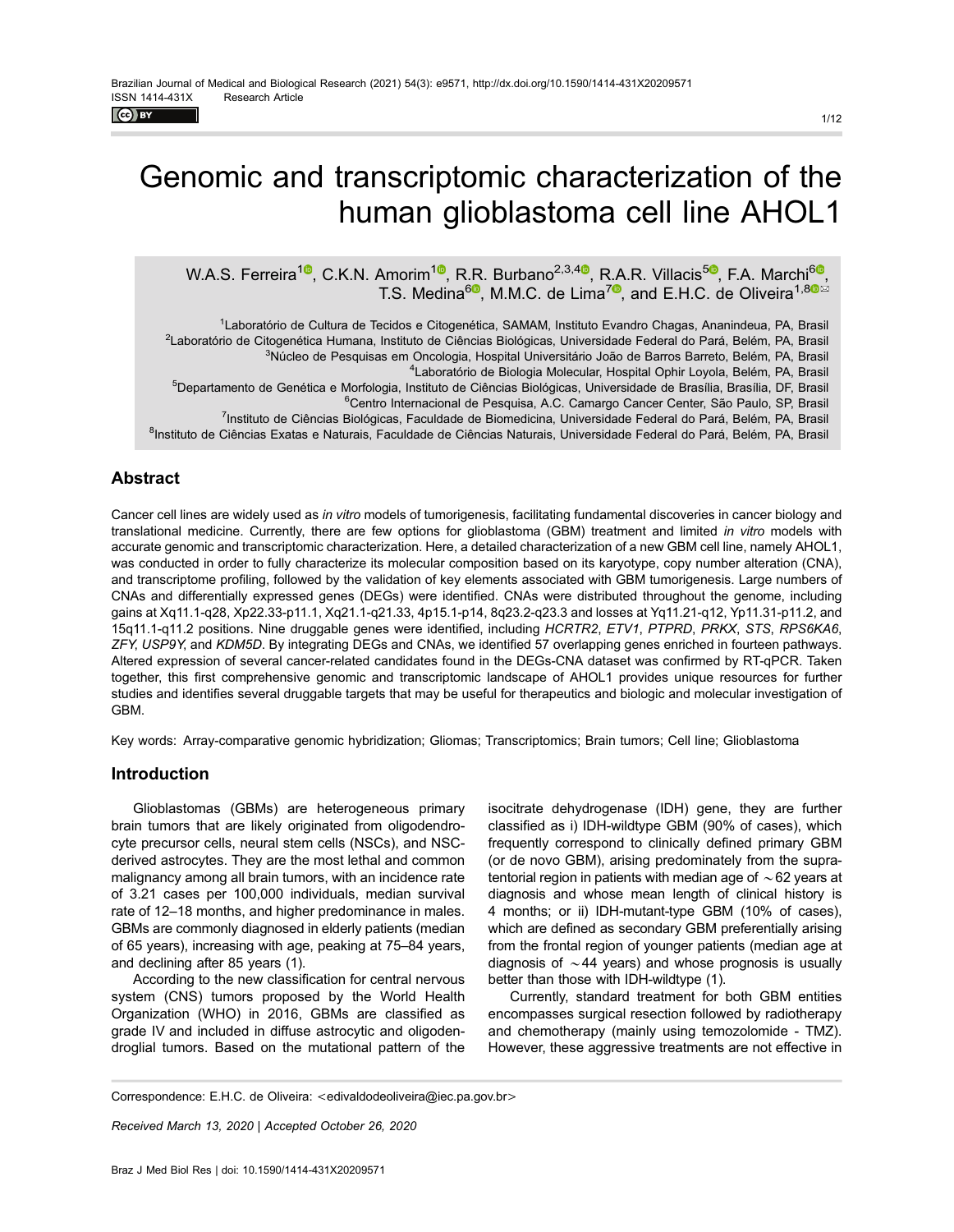controlling the disease, thus indicating a high demand for new efficacious therapies to improve outcomes of patients with GBM (1).

In vitro cultures of GBM cell lines have been widely used as an important model for understanding GMB heterogeneity, drug sensitivity and resistance, evaluation of new therapeutic approaches, and to search for novel biomarkers. The Human Glioblastoma Cell Culture (HGCC) biobank has assembled a panel of 53 cell lines derived from surgical samples of GBM patients. However, there is a limited number of GBM cell lines deposited in HGCC or other biobanks (Broad-Novartis Cancer Cell Line Encyclopedia and American Type Culture Collection), given the heterogeneity of each molecular subtype of GBM (2). Thus, new, well-characterized cell lines that resemble these different molecular subtypes of GBM are still needed to better comprehend the molecular mechanisms involved in GBM tumorigenesis. To this end, the goal of this study was to characterize the chromosomal composition based on copy number alteration (CNA) and transcriptome profile of a newly established glioblastoma cell line, as a strategy to discover potential druggable targets that might prevent GBM development and progression.

# Material and Methods

# Study approval by the Research Ethics Committee and collection of non-neoplastic samples

This study was approved by the Research Ethics Committee of the Instituto Evandro Chagas/IEC/SVS/MS (Process Number 192.336). The use of the sample to establish the AHOL1 cell line was approved by the Research Ethics Committee of the Ophir Loyola Hospital, and a written informed consent was obtained from the patient.

Ten non-neoplastic samples from nervous tissue were obtained from biopsies of patients from Ophir Loyola Hospital, Belém, Brazil. All tissue samples were immediately frozen in liquid nitrogen and stored in DNA/RNA Shield<sup>t (Zymo Research, USA) at  $-80^{\circ}$ C until the extrac-</sup> tion stage.

#### **Materials**

Dulbecco's modified Eagle's medium (DMEM), fetal bovine serum (FBS), trypsin/EDTA, penicillin G, and streptomycin were obtained from Gibco (USA) and used to grow GBM cell lines in culture.

# Culture of human glioblastoma cell lines

The main subject of this study was the AHOL1 (Astrocytoma Ophir Loyola Hospital 1) cell line established by our group at the Human Cytogenetics Laboratory, Federal University of Pará (UFPA), from a secondary GBM obtained from the tumor resection of a 43-year-old multiracial male patient treated at the Neurological Clinic of Ophir Loyola Hospital (Brazil) with a histopathologic diagnosis of GBM (grade IV) that evolved from a grade III astrocytoma (3).

For comparison to common alterations observed in glioblastoma cell lines, we used three well established human glioblastoma cell lines in our experiments: U-343 MGa cell line kindly provided by the Cytogenetics and Mutagenesis Laboratory, University of São Paulo (Ribeirão Preto, Brazil), derived from a primary GBM from a Caucasian adult patient and obtained from CLS Cell Lines Service (CLS order number 300365), U-87 MG purchased from American Type Culture Collection (catalog number  $ATCC^@$  HTB-14<sup>tM</sup>), and 1321N1 cell obtained from European Collection of Authenticated Cell Cultures (ECACC, catalog number 86030402).

All cell lines were cultured separately in  $25$ -cm<sup>2</sup> culture flasks using DMEM supplemented with 10% FBS, 100 U/ mL penicillin, and 100  $\mu$ g/mL streptomycin at 37°C in a humidified 5%  $CO<sub>2</sub>$  atmosphere. The medium was changed every 2–3 days, and cells were sub-cultured when confluency reached 70–80% using 0.25% trypsin at 37°C.

#### Nucleic acids extraction

When cells reached total confluence, they were washed with PBS, detached with  $0.25\%$  trypsin/EDTA (Gibco<sup>1M</sup>), and suspended in PBS. DNA and RNA were extracted using the Wizard $\mathbb B$  Genomic DNA Purification kit (Promega Corporation, USA) and SV Total RNA Isolation System (Promega Corporation), respectively, according to the manufacturer's protocol.

DNA and RNA purity and integrity were assessed on the Agilent 2200 TapeStation (Agilent Technologies, USA) with D1000 ScreenTape (Agilent Technologies) and High Sensitivity RNA ScreenTape (Agilent Technologies) respectively, according to the manufacturer's protocol. Only samples with DNA Integrity Number (DIN) and RNA integrity (RIN)  $>7$  were used for downstream analyses.

# Karyotype characterization

For cytogenetic analyses, three different passages of the cell line were cultured and blocked by adding 100 µL colcemid (0.0016%). After incubation for one hour, cells were harvested with 0.05% trypsin, incubated with hypotonic solution (0.075 KCl) for about 20 min at 37°C, and fixed with 3:1 methanol/acetic acid. Afterwards, slides were prepared and submitted to standard Giemsa staining and G-banding using trypsin (4). The modal diploid number was defined after analysis of 50 metaphase plates. Chromosomes were arranged and described following the recommendations of the International System for Human Cytogenetic Nomenclature (ISCN).

# Array-based comparative genomic hybridization (aCGH) analysis

Chromosomal imbalances analysis. Array-CGH (aCGH) experiments were performed on an Agilent microarray platform (Agilent Technologies) with a SurePrint G3 Cancer CGH+SNP Microarray 4x180K slide (Agilent). Sample preparation, labelling, and microarray hybridization were performed according to the Agilent CGH Enzymatic Protocol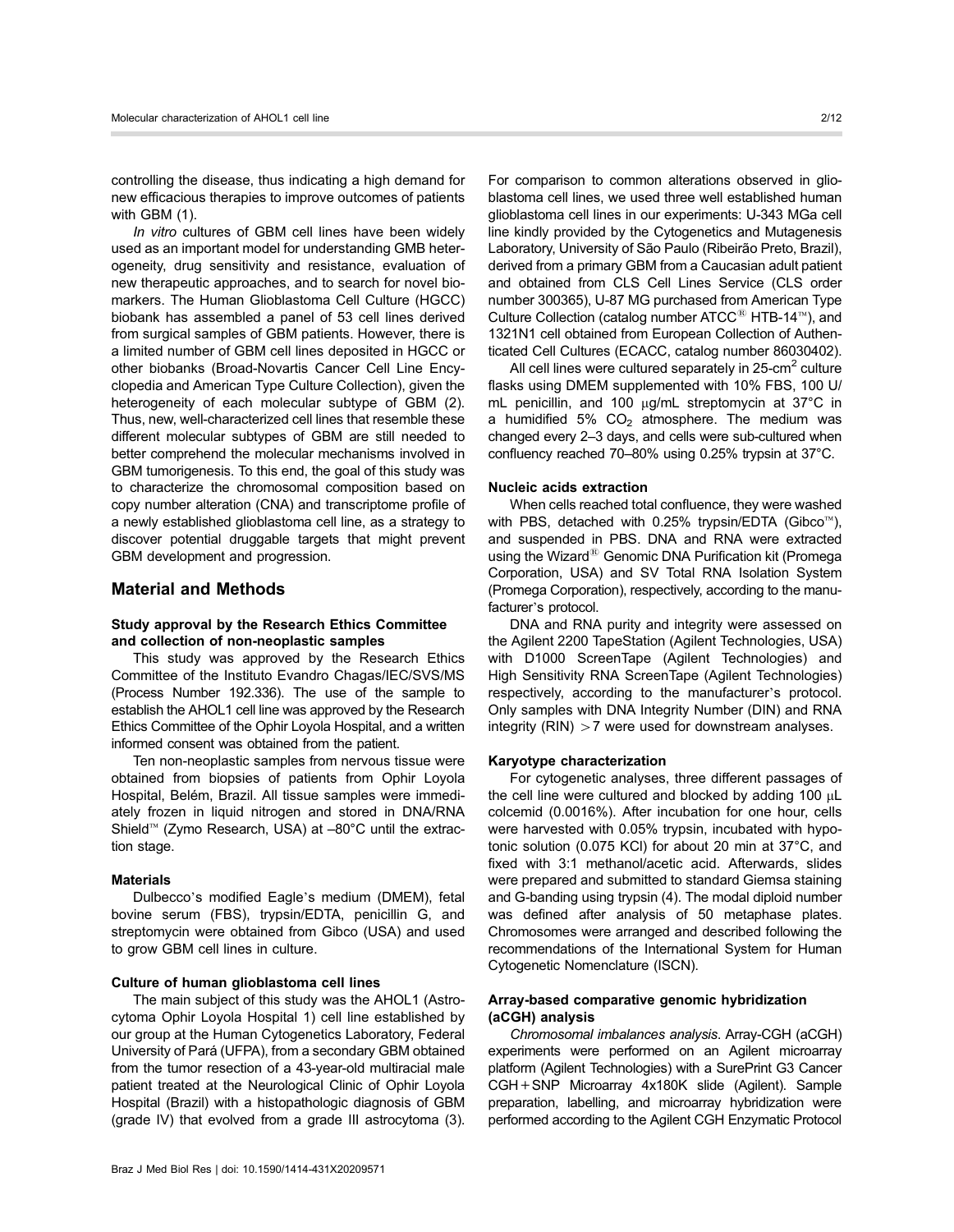version 7.5. Slides were scanned using the Agilent G2565CA scanner. Data were extracted with Feature Extraction software (v9.1 Agilent Technologies) and analyzed with Genomic Work Bench 11.0.1, Agilent Cytogenomics 5.0 and GeneSpring GX 14.5, as described elsewhere (5). The algorithm used was Aberration Detection Method 2 (ADM-2), applying the following filters: threshold=6; minimum number of probes in region=3; and Log2Ratio  $>0.25$  and log2Ratio  $<-0.25$  were defined as copy number gains and losses, respectively. Furthermore, we included the SNP Copy Number (confidence level 0.90), GC correction, diploid peak centralization, and LOH (threshold 6.0) in our analysis.

The ideogram showing the CNAs identified in AHOL1 genome was constructed using the PhenoGram online software ([https://ritchielab.org/software/phenogram-down](https://ritchielab.org/software/phenogram-downloads) [loads\)](https://ritchielab.org/software/phenogram-downloads). The CNAs information of 1087 cancer cell lines from CellMiner and the Cancer Cell Line Encyclopedia (CCLE), 1987 human GBMs from TCGA database, stored in the cBioPortal for Cancer Genomics (accessed in June 2019) was used to explore the similarities with CNAs of AHOL1 cell line. Additionally, Candidate Cancer Gene Database (CCGD) was used to identify candidate cancer genes from CNAs of AHOL1 genome.

Gene expression microarray. Gene expression profiling analysis was performed using the Agilent Oligo Microarray Kit  $8 \times 60$ K according to the Agilent One-Color Microarraybased Gene Expression Analysis Protocol (Agilent Technologies). Data were extracted with Feature Extraction software (v9.1, Agilent Technologies) and analyzed with Gene Spring software GX 14.5 (Agilent Technologies). Raw data were normalized by robust multiarray average (RMA) quantile normalization analysis algorithm with the GeneSpring GX 14.5 software (Agilent Technologies) to generate CEL intensity files and the ratios were log2-transformed for multiple testing. We performed the quality control following diagnostic plots: principal component analysis (PCA), boxplots, Pearson's correlation, and MvA plots. All gene expression microarrays experiments were performed in triplicate.

Significantly differentially expressed genes (DEGs) were identified by using the mixed model analysis of variance with absolute fold-change values  $\geq 2$ . To reduce the false discovery rate (FDR), the P value for significant differences was set to less than 0.05.

Gene ontology enrichment analysis was performed using DAVID (Database for Annotation, Visualization and Integration Discovery) bioinformatics tools. Pathway analysis was performed with GeneSpring software GX 14.5 (Agilent Technologies) and the pathways were downloaded from the WikiPathways database ([https://www.](https://www.wikipathways.org/index.php/WikiPathways) [wikipathways.org/index.php/WikiPathways](https://www.wikipathways.org/index.php/WikiPathways)), BioCyc database (BioCyc.org), and KEGG database ([https://www.](https://www.genome.jp/kegg/pathway.html) [genome.jp/kegg/pathway.html\)](https://www.genome.jp/kegg/pathway.html).

## Integrative analysis of CNAs and DEGs

To identify the significant genes that exhibited CNA and gene expression alterations, we integrated the significant CNAs and DEGs using GeneSpring software GX 14.5 (Agilent Technologies) as described elsewhere (5).

#### Search for drugs targeting CNAs

The Drug-Gene Interaction Database (DGIdb; [https://](https://www.dgidb.org/) [www.dgidb.org/](https://www.dgidb.org/)) was used to search potential drugs targeting CNAs. This database provides gene druggability information from different databases (such as Therapeutic Target database, DrugBank, Pharmacogenomics Knowledge database, papers, and web resources).

#### Reverse transcription qPCR (RT-qPCR)

For the cDNA synthesis, we used the GoScript<sup> $M$ </sup> Reverse Transcription System (Promega Corporation) following the manufacturer's instructions. Real time PCR (qPCR) was performed as described by Ferreira et al. (6), using GoTaq<sup>®</sup> Probe qPCR Master Mix (Promega Corp.). All reactions were carried out in triplicate in 96-well PCR plates, using CFX96 Touch™ Real-Time PCR Detection System (Bio-Rad, USA). Data analysis was performed using the Bio-Rad CFX Manager<sup>™</sup> 3.1 software (Bio-Rad). Following the MIQE guidelines, the expression levels were normalized using TBP and GAPDH in non-neoplastic samples. The relative gene expression was calculated using the  $2^{-\Delta\Delta CT}$  formula (P < 0.05).

The expression of the genes ANOS1, ETV1, XPNPEP2, and PCDH11Y was quantitated using Taqman<sup>®</sup> gene expression assays (Applied Biosystems, USA) (Table 1).

## Results

#### Cytogenetic characterization

We obtained and analyzed 50 chromosome spreads of the AHOL1 cell line. No normal karyotype was found in any of the metaphases analyzed. All metaphases were hyperdiploid, with chromosome number varying from 2n=51 to 2n=59, with a modal number of 54 and 57, both showing a frequency of 26% each (13/50). G-banding analysis confirmed the occurrence of both numerical and structural rearrangements, with loss/gain of chromosomes or chromosome arms, and fission of some pairs. Most numerical rearrangements involved gain of chromosomes of group E. Despite the fact of AHOL1 has been obtained from a male patient, the chromosome Y was missing in all the metaphases analyzed by G-band. Additionally, most cells gained an extra copy of chromosome X. A representative karyotype is shown in Figure 1. An overall idea of common quantitative alterations were detected by aCGH.

## CNA profiling of AHOL1 cell line

A global view of the AHOL1 CNAs composition was generated using the a-CGH results. A total of 19 CNAs (17 gains and 2 losses) were identified, ranging from 0.28 Mb to 93 Mb. A full list of the CNAs and their corresponding chromosome localization, cytobands, type of alteration,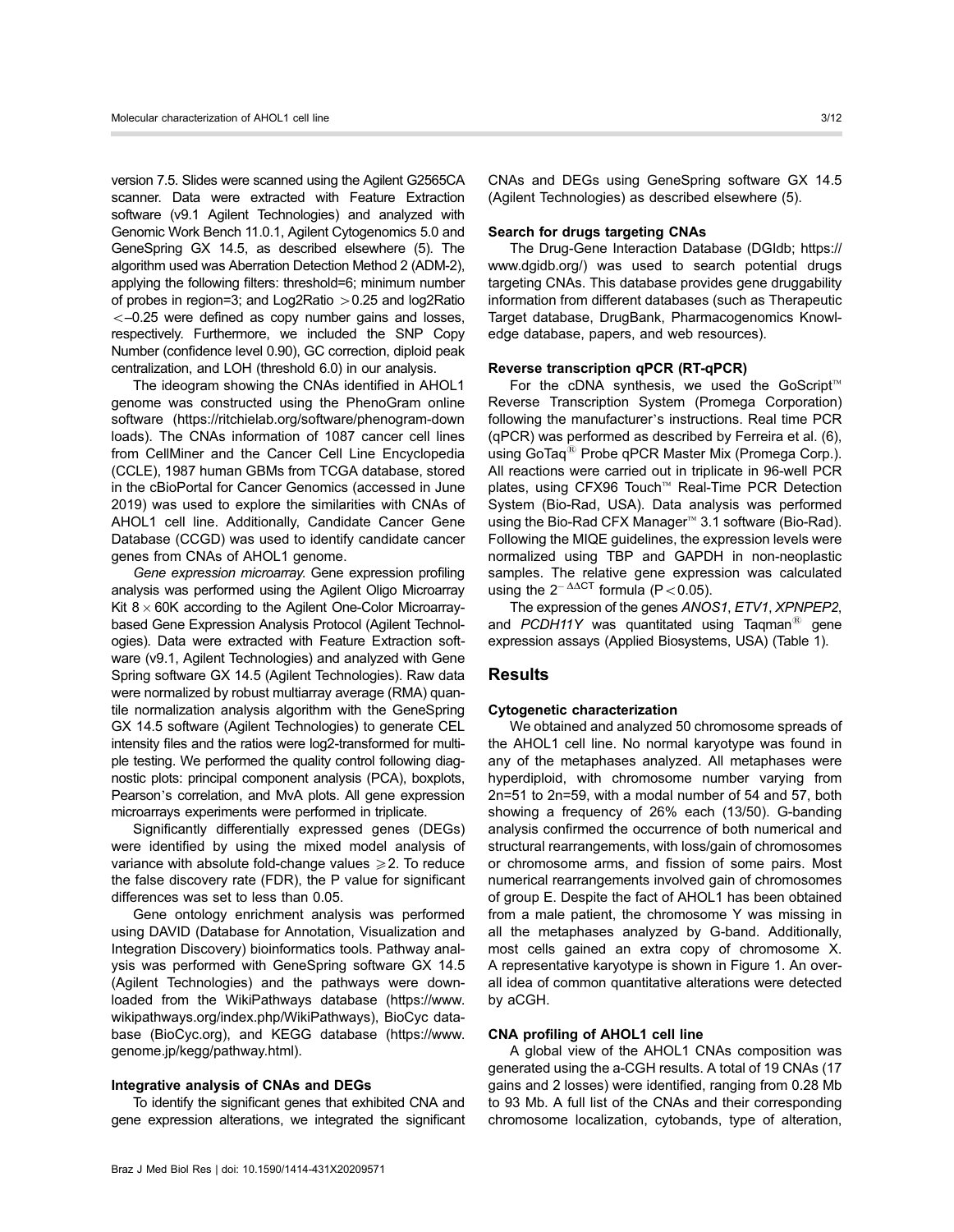| Official gene symbol* | Official full name*                      | Assay ID      |
|-----------------------|------------------------------------------|---------------|
| <b>GAPDH</b>          | Glyceraldehyde-3-phosphate dehydrogenase | Hs02786624 g1 |
| <b>TBP</b>            | TATA-box binding protein                 | Hs00427620 m1 |
| ANOS1                 | Anosmin 1                                | Hs01085107 m1 |
| ETV <sub>1</sub>      | ETS variant 1                            | Hs00951951 m1 |
| XPNPEP2               | X-prolyl aminopeptidase 2                | Hs00950918 m1 |
| PCDH11Y               | Protocadherin 11 Y-linked                | Hs06651077 g1 |

Table 1. Targets and housekeeping genes used in this study.

\*Official symbols and names of the genes were based on HUGO gene nomenclature committee (HGNC).



Figure 1. A representative G-banded metaphase of AHOL1 cell line, with  $2n=54$ , XX,  $+$ der(1),  $+$ der(1),  $+$ der(2), del(6q), del(6q), -7,  $+$  der(11),  $+$  der(11), del (11q), del(12p),  $+$  16,  $+$  16,  $+$  17,  $+$  17,  $+$  18, del(19q),  $+$  der20.

P value, and genes are provided in Supplementary Table S1. Copy number gains were located at chromosomes 4, 6, 7, 8, 9, 10, 11, 14, 17, and 19, while losses were at chromosome 15 (Figure 2; Supplementary Table S1). Whole chromosome gains and losses were observed at chromosomes X and Y, respectively.

The highest number of gains was found at chr X at q11.1-q28 (93,148.679 kb - with 3016 segments), p22.33 p11.1 (55,799.123 kb - with 1745 segments), and q21.1 q21.33 (13,545,889 kb) positions. The second highest number of gains was documented at chromosome 4 (cytoband p15.1-p14) corresponding to 7,800 kb, followed by chromosome 8 (cytoband q23.2-q23.3) corresponding to 5,104 kb. Additionally, we identified that the highest frequency of losses occurred on the Y chromosome at q11.21-q12 (45,327.039 kb) and p11.31-p11.2 (7,119.122 kb) positions (Figure 2).

We further explored whether AHOL1 CNAs were recurrent in cancer cell lines from CellMiner and CCLE databases (N=1087 cell lines) ( $\geq$ 10% of frequency). Indeed, in silico analysis revealed that thirty-one genes were covered by CNAs in most cancer cell lines (Supplementary Table S2). In addition, by performing Ingenuity



Figure 2. Representative copy number alteration (ideogram) showing gains (blue), and losses (red) in the AHOL1 genome.

Pathway Analysis (IPA), a total of 240 cancer-related genes, 15 of them exclusively related with brain cancer (Supplementary Table S3) were revealed. Also, we analyzed whether CNAs detected in AHOL1 were frequently found across primary GBM tumors from the TCGA database. Interestingly, the vast majority of genes covered by CNAs were commonly altered across several primary GBM tumors.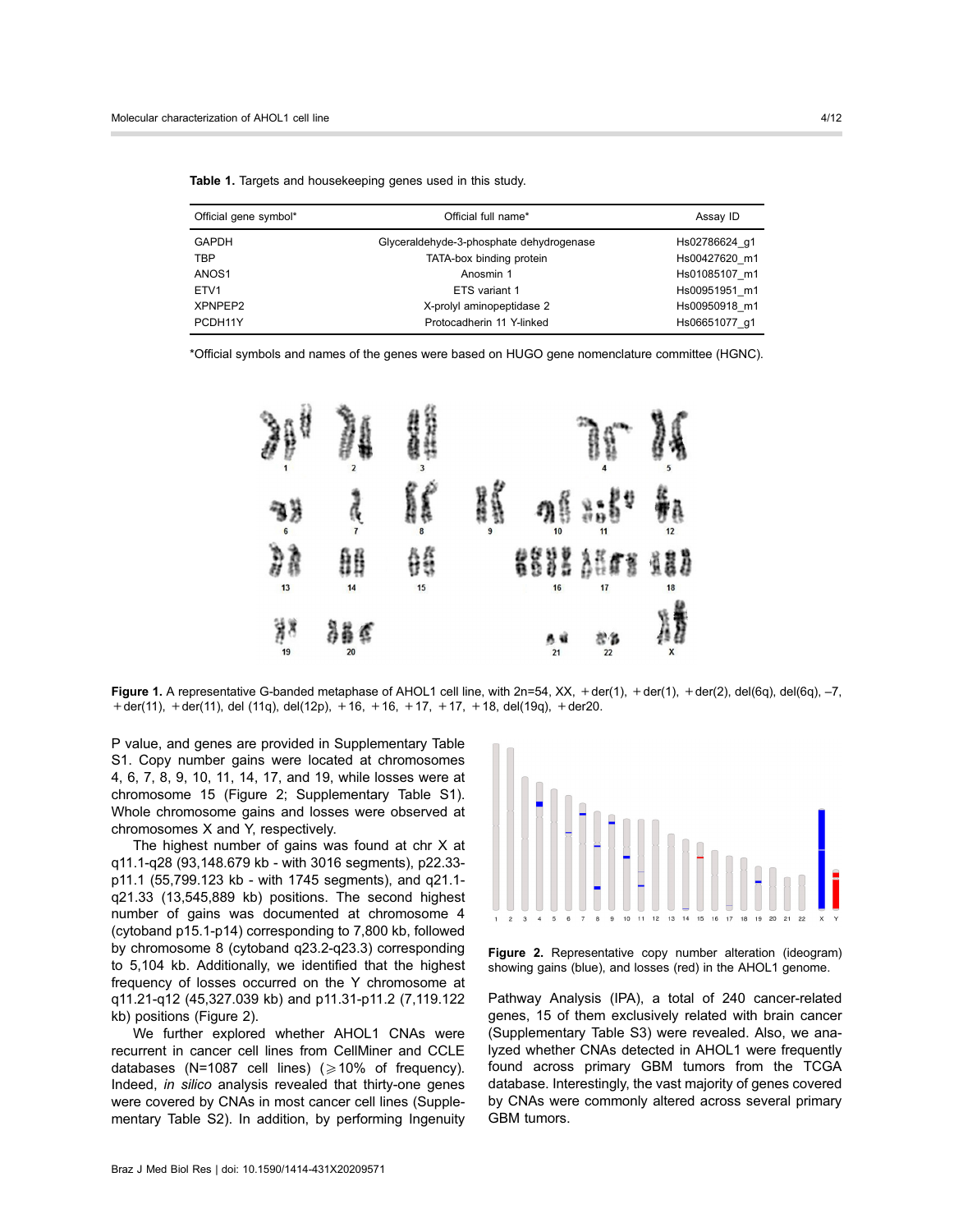We also conducted an analysis to detect the main altered pathways affected by CNAs in the AHOL1 genome. Amplifications affected 60 pathways, such as putrescine degradation III, melatonin degradation II, and leucine degradation pathways, while losses had no impact in any pathway (Supplementary Table S4).

# AHOL1 is genomically similar to other human GBM cell lines

Considering that the AHOL1 cell line was established from a GBM patient, we expected it to share common CNAs with commercial GBM cell lines (U87MG, U343, and 1321N1). As shown in Figure 3, our results indicated the existence of a common genomic signature between AHOL1 and commercial GBM cell lines (1321N1, U343, and U87), thus confirming its GBM identity.

## Drugs targeting CNAs

Potential drugs targeting CNAs were investigated using the DGIdb database. Nine druggable genes were identified, including HCRTR2 (hypocretin receptor 2), ETV1 (ETS variant 1), PTPRD (protein tyrosine phosphatase, receptor type D), PRKX (protein kinase X-linked), STS (steroid sulfatase), RPS6KA6 (ribosomal protein S6 kinase A6), ZFY (zinc finger protein Y-linked), USP9Y (ubiquitin specific peptidase 9 Y-linked), and KDM5D (lysine demethylase 5D) (Table 2).

## Transcriptome characterization of AHOL1 cell line

In total, we identified 1,837 DEGs. Among these, 713 genes were upregulated, whereas 1,124 genes were downregulated (FC  $\geq 2$  and P < 0.05) (Table 3). A full list of differentially expressed genes and their corresponding



Figure 3. Heatmap of all copy number alterations present in each cell line (AHOL1, 1321N1, U343, and U87).

| Table 2. Druggable genes of the AHOL1 cell line. Information of each gene regarding their chromosomal location, cytoband, size (kb), |  |
|--------------------------------------------------------------------------------------------------------------------------------------|--|
| type of alteration found (gain or loss), drugs, and the type of interaction of each drug is provided below.                          |  |

| Chromosome     | Cytoband       | Size (Kb) | Variant type | Gene               | Drug          | Interaction type |
|----------------|----------------|-----------|--------------|--------------------|---------------|------------------|
| 6              | p12.1          | 1,752     | Gain         | HCRTR <sub>2</sub> | Suvorexant    | Antagonist       |
|                |                |           |              |                    | SB-649868     | Antagonist       |
|                |                |           |              |                    | Lemborexant   | Antagonist       |
|                |                |           |              |                    | Almorexant    | n/a              |
| $\overline{7}$ | p21.3 - p21.2  | 3,393     | Gain         | ETV1               | Trametinib    | n/a              |
| 10             | q21.1          | 3,864     | Gain         | <b>PTPRD</b>       | Cucurbitacin  | n/a              |
|                |                |           |              |                    | Teprotumumab  | n/a              |
|                |                |           |              |                    | Cixutumumab   | n/a              |
| X              | p22.33 - p11.1 | 55,799    | Gain         | <b>PRKX</b>        | GSK-690693    | Inhibitor        |
|                |                |           | Gain         | <b>STS</b>         | Estrone       | n/a              |
|                |                |           |              |                    | Danazol       | n/a              |
|                |                |           |              |                    | Triptorelin   | n/a              |
|                |                |           |              |                    | Penicillamine | n/a              |
|                |                |           |              |                    | Progesterone  | n/a              |
|                |                |           |              |                    | <b>STS</b>    | Inhibitor        |
| X              | q21.1 - q21.33 | 13,545    | Gain         | RPS6KA6            | AT-9283       | Inhibitor        |
|                |                |           |              |                    | Chembl573107  | Inhibitor        |
| Y              | p11.31 - p11.2 | 7,119     | Loss         | ZFY                | Chembl383208  |                  |
| Y              | q11.21 - q12   | 45,327    | Loss         | USP9Y              | Testosterone  | n/a              |
|                |                |           |              | KDM5D              | Ascorbate     | n/a              |

n/a: not available.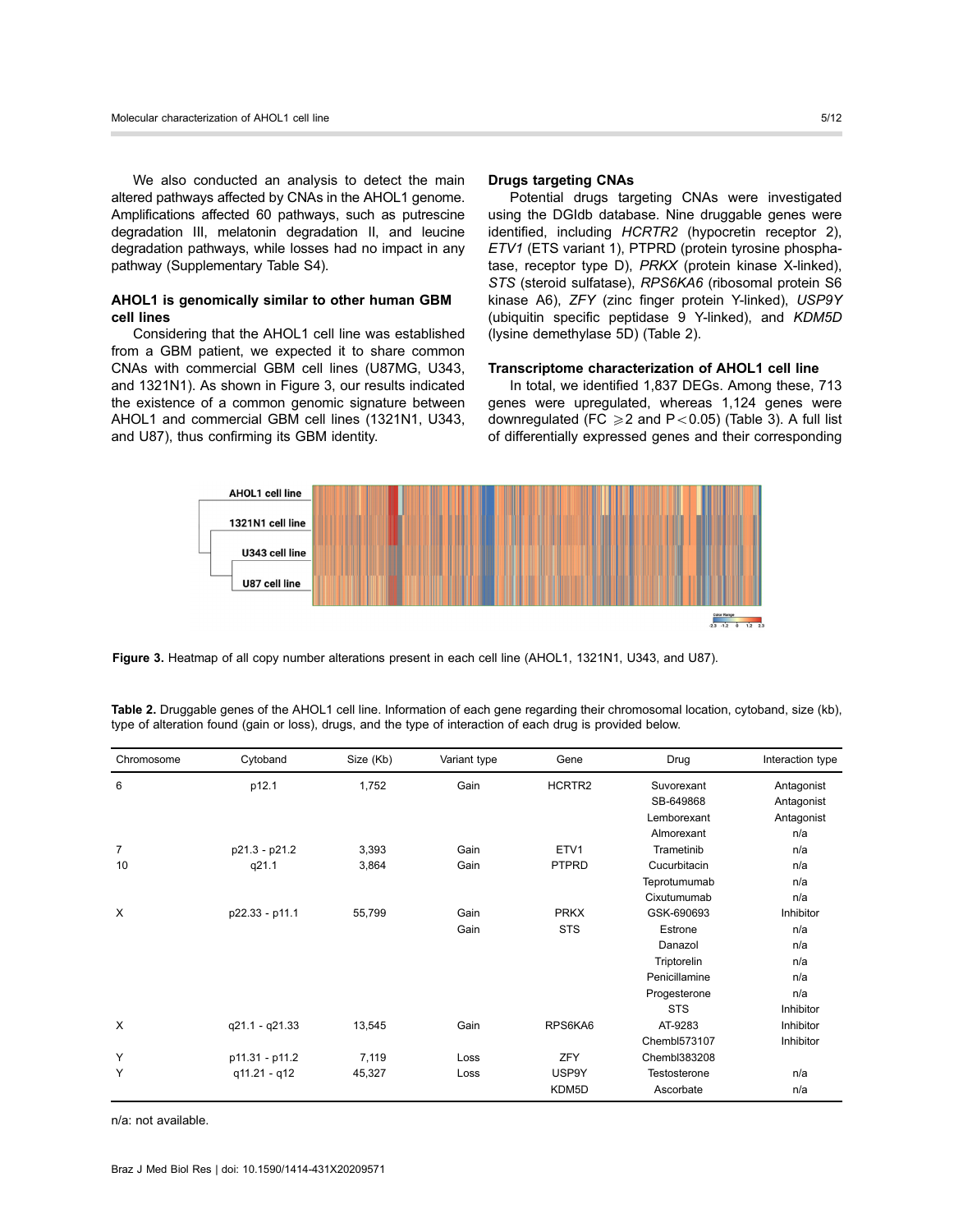fold changes in expression and P values are provided in Supplementary Table S5. Ret Finger Protein-like 4A-like 1 (RFPL4AL1) was the most upregulated (FC: 55.87), and lincRNA lnc-CHIC1-2:1 the most downregulated mRNA (FC: –65.82) (Table 3).

To better understand the biological processes associated with DEGs, Gene Ontology (GO) analysis was conducted. The majority of DEGs were distributed into four GO categories: biological process, molecular function, cellular component, and protein class (Figure 4). A full list of GO terms is provided in Supplementary Table S6.

In the biological process category, the most enriched terms were related to biological regulation and metabolic process (Figure 4A). Binding and catalytic activity mostly accounted for terms related to the molecular function category (Figure 4B). Within the cellular component category, the GO term with the highest level of significance was cell, followed by membrane and organelle (Figure 4C). Finally, in the protein class category, the

Table 3. Characteristics of the top 20 differentially expressed mRNAs in AHOL1 cell line sorted by fold change (fold change  $\geq 2$  and  $P < 0.05$ ).

|               | Gene symbol       | Chromosome       | Description                                    | Fold change |
|---------------|-------------------|------------------|------------------------------------------------|-------------|
| Upregulated   | RFPL4AL1          | chr19            | Ret Finger Protein-like 4A-like 1              | 55.87       |
|               | Inc-WDR5-2        | chr9             | lincRNA                                        | 27.04       |
|               | ERICH1-AS1        | chr <sub>8</sub> | <b>IncRNA</b>                                  | 26.70       |
|               | LRRN4             | chr7             | Leucine Rich Repeat Neuronal 4                 | 21.44       |
|               | CMTR1             | chr <sub>6</sub> | Cap Methyltransferase 1                        | 21.38       |
|               | XLOC_I2_012743    | chr <sub>6</sub> | <b>IncRNA</b>                                  | 11.53       |
|               | <b>LINC01297</b>  | chr14            | lincRNA                                        | 10.86       |
|               | KDM4E             | chr11            | Lysine demethylase 4E                          | 9.08        |
|               | $Inc-RBPJ-1: 1$   | chr4             | lincRNA                                        | 8.59        |
|               | Inc-FBXO25-5: 4   | chr <sub>8</sub> | lincRNA                                        | 6.21        |
| Downregulated | Inc-CHIC1-2: 1    | chrX             | lincRNA                                        | $-65.82$    |
|               | SHANK3            | chr22            | SH3 and multiple ankyrin repeat domains 3      | $-36.71$    |
|               | SNORD114-3        | chr14            | Small nucleolar RNA, C/D box 114-3             | $-18.68$    |
|               | LOC403323         | chr9             | Uncharacterized LOC403323                      | $-12.19$    |
|               | ZFP <sub>57</sub> | chr <sub>6</sub> | ZFP57 zinc finger protein                      | $-10.78$    |
|               | CYP11A1           | chr15            | Cytochrome P450 family 11 subfamily A member 1 | $-9.88$     |
|               | <b>DSP</b>        | chr <sub>6</sub> | Desmoplakin                                    | $-9.16$     |
|               | <b>PLVAP</b>      | chr19            | Plasmalemma vesicle associated protein         | $-8.89$     |
|               | C4BPA             | chr1             | Complement component 4 binding protein alpha   | $-8.72$     |
|               | Inc-ZNF100-2      | chr19            | <b>IncRNA</b>                                  | $-7.92$     |



Figure 4. Gene Ontology (GO) functional annotations for differentially expressed genes (DEGs) of the AHOL1 cell line. Bar graphs show four GO categories: (A) Biological processes, (B) Molecular functions, (C) Cellular components, and (D) Protein classes. The X-axis represents the number of DEGs and the Y-axis shows the GO terms of each category (fold change  $\geq 2$  and P<0.05).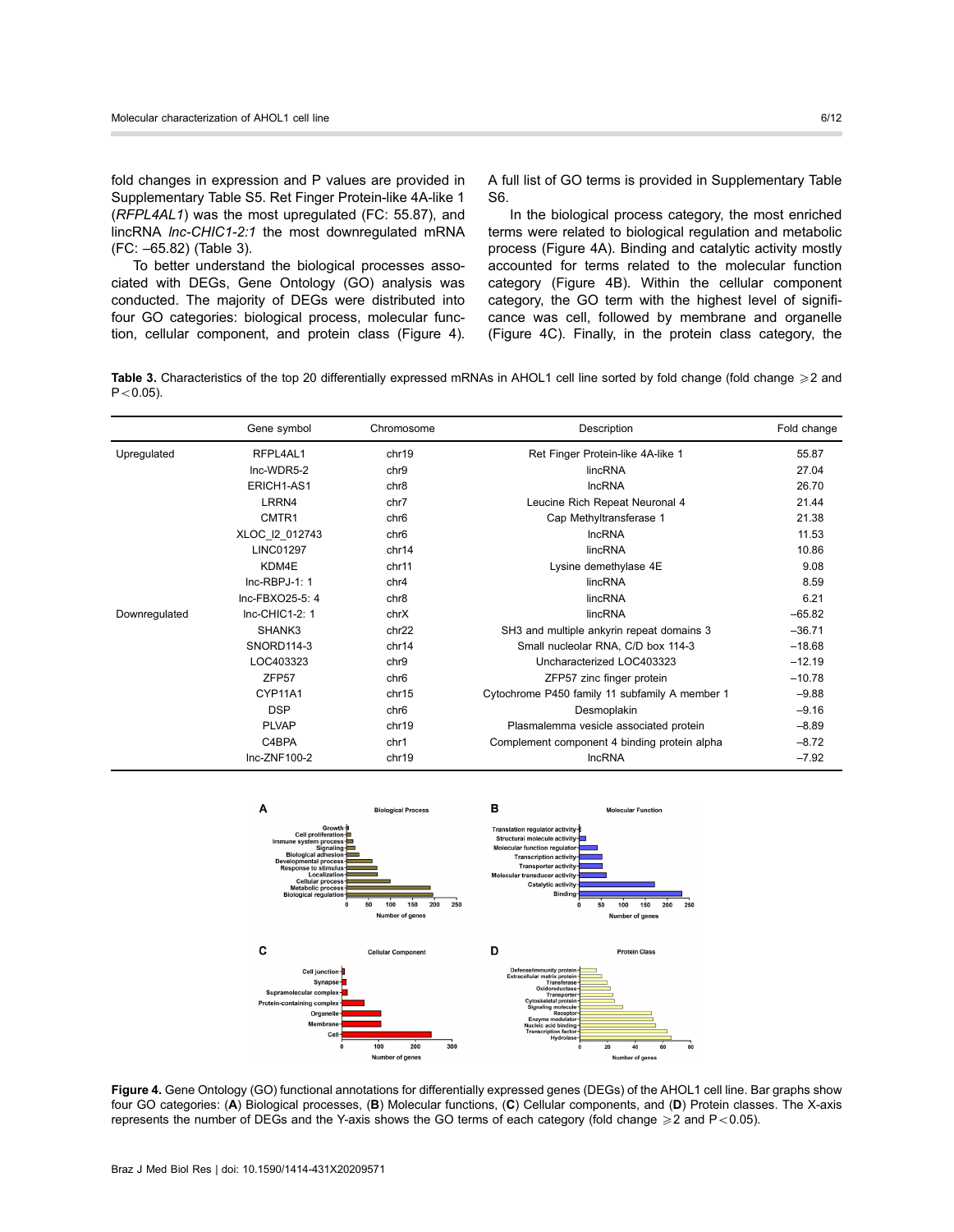| Pathways                                                                  | P value |
|---------------------------------------------------------------------------|---------|
| <b>Upregulated</b>                                                        |         |
| Trans, trans-farnesyl diphosphate biosynthesis                            | 0.0262  |
| Superpathway of geranylgeranyldiphosphate biosynthesis I (via mevalonate) | 0.0391  |
| Mevalonate pathway                                                        | 0.0391  |
| IL1                                                                       | 0.0397  |
| 4-hydroxy-2-nonenal detoxification                                        | 0.0414  |
| Glycogenolysis                                                            | 0.0311  |
| mRNA capping                                                              | 0.0417  |
| Downregulated                                                             |         |
| Pathways in cancer                                                        | 0.0091  |
| C20 prostanoid biosynthesis                                               | 0.0169  |
| Plasmalogen degradation                                                   | 0.0229  |
| Rapoport-Luebering glycolytic shunt                                       | 0.0229  |
| Pyridoxal 5'-phosphate salvage                                            | 0.0229  |
| Choline degradation                                                       | 0.0229  |

Table 4. Pathway analysis of differentially expressed genes from AHOL1 cell line.

Pathways were selected according to the P value (fold change  $\geq 2$  and P < 0.05).

terms hydrolase and transcription factor exhibited the highest significance (Figure 4D).

Pathway analysis was performed to investigate the biological significance of these DEGs. Thirteen pathways were significantly affected in the AHOL1 cell line, such as mevalonate, IL-1, glycogenolysis, and mRNA capping pathways in cancer (Table 4).

# AHOL1 cell line shares several DEGs with other commercial GBM cell lines

To determine the number of genes shared between AHOL1 and the commercial GBM cell lines, Venn diagrams were created. Our results showed that AHOL1 shared several transcripts with the commercial GBM cell lines.

Analysis of transcriptomes highlighted that the AHOL1 cell line has several changes common to the different GBM commercial cell lines. All cell lines had shared 756 upregulated and 281 downregulated genes (Figure 5).

# Integrative analysis of CNA and gene expression profiling

To explore and compare how CNAs affect AHOL1 transcriptional program, we performed an integrative analysis of CNAs with DEGs. Most of DEGs showed no positive correlation with CNAs. Only 57 genes displayed significant CNA-DEGs correlation in the AHOL1 cell line. A full list of these overlapping genes is found in Supplementary Table S7. Twenty-four genes showed a positive association, while 33 genes presented an inverse association (Table 5).

To further understand the biological function of these 57 overlapping genes, they were submitted to functional annotation and classification analysis. Most of these genes were enriched for metabolic processes, biological regulation, and cellular processes in the biological category (Figure 6A). For the molecular function category, the



Figure 5. Venn diagram showing the number of genes upregulated (A) and downregulated (B) in all glioblastoma cell lines.

GO terms with the highest levels were catalytic activity, binding, and transcription activity (Figure 6B). Within the cellular component category, cell was the highest term, followed by membrane and organelle terms (Figure 6C). Of note, in the protein class category, the terms nucleic acid binding and transcription factor exhibited the highest frequencies (Figure 6D).

Next, we performed separately GO functional annotation of each group shown in Table 5. As shown in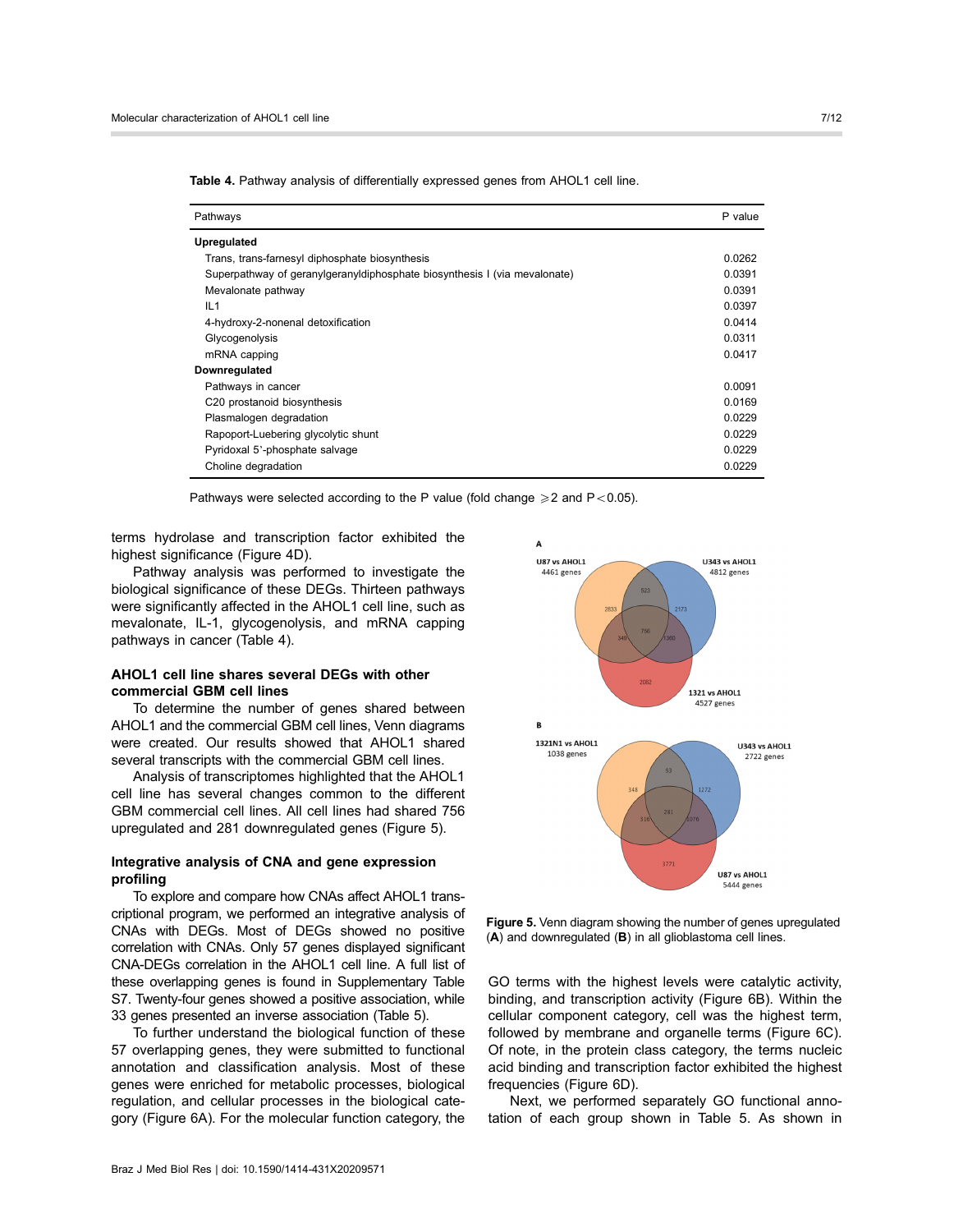Supplementary Table S8, most genes covered by gains whose expression was upregulated mainly affected the nucleus (Cellular Component), provoking changes in the DNA-binding transcription factor (TF) activity (Molecular Function) of the helix-turn-helix and zinc finger TFs (Protein Class), which consequently had an effect on the cell development and cell differentiation (Biological process).

Genes covered by gains and whose expression was downregulated mostly affected the membranes (Cellular Component), especially disturbing the hydrolase activity (Molecular Function), modifying the cell communication, signal transduction, cellular response to stimulus, and cellular metabolic process (Biological Process). Furthermore, genes covered by losses and whose expression was upregulated essentially affected the cytoplasm (Cellular Component), altering the RNA binding (Molecular Function) of the ribosomal proteins and translation factors (Protein Class) and influencing the translational elongation and termination (Biological Process). Finally, PCDH11Y loss and down-regulation affected plasma membrane, by altering the cell adhesion and inducing changes in the calcium ion binding (Supplementary Table S8)

Table 5. Overlapping genes identified after integration of copy number alteration (CNAs) and gene expression data of AHOL1 cell line.

| <b>CNA</b> | Gene expression | Overlapping genes |
|------------|-----------------|-------------------|
| Gain       | Upregulated     | 13                |
| Gain       | Downregulated   | 32                |
| Loss       | Upregulated     | 11                |
| Loss       | Downregulated   | 1                 |
| Total      |                 | 57                |

We also conducted a global analysis with all 57 genes from the DEGs-CNAs dataset in order to detect the main altered pathways from AHOL1. Signaling pathways via Receptor-type tyrosine protein phosphatases, Cadherin, Wnt, FGFR1, and Akt, as well as metabolism of proteins were statistically significant.

## qRT-PCR validation of the microarray results

To validate the DEGs-CNAs dataset generated by microarray, we selected four genes related to cancer. Three of them (ANOS1, ETV1, and XPNPEP2) were uprequlated via copy number gain and one gene (PCDH11Y) was downregulated via copy number loss. Transcription levels of selected genes are shown in Figure 7.

Gene expression showed that ANOS1, ETV1, and XPNPEP2 were upregulated in AHOL1 relative to normal brain tissue fragments (2-fold;  $>4$  fold; 2.7-fold, respectively), which is in line with the microarray data (Figure 7 and Supplementary Table S5). Of note, PCDH11Y was 2.3-fold downregulated in AHOL1 relative to normal brain tissues, in agreement with the microarray data (Figure 7D; Supplementary Table S5).

# **Discussion**

Recent data provided by The Cancer Genome Atlas (TCGA) consortium have shown great genetic and epigenetic diversity among GBM tumors (1). The elucidation of the biological mechanisms and the complexity behind this diversity is a central challenge for achieving precision medicine in GBM subtypes. For this reason, the availability of a large number of molecularly well-characterized GBM cell lines may have a high impact on understanding the complex biology of this tumor, thus contributing to identification of new therapeutic targets.



Figure 6. Functional classification of integrated differentially expressed genes (DEGs) copy number alterations (CNAs) data from AHOL1 cell line using Gene Ontology (GO) analysis. Bar graphs show four independent GO information categories: (A) Biological processes, (B) Molecular functions, (C) Cellular components, and (D) Protein classes. The Y-axis represents the number of genes of integrated DEGs-CNAs data and the X-axis shows the GO terms for each category  $(P<0.05)$ .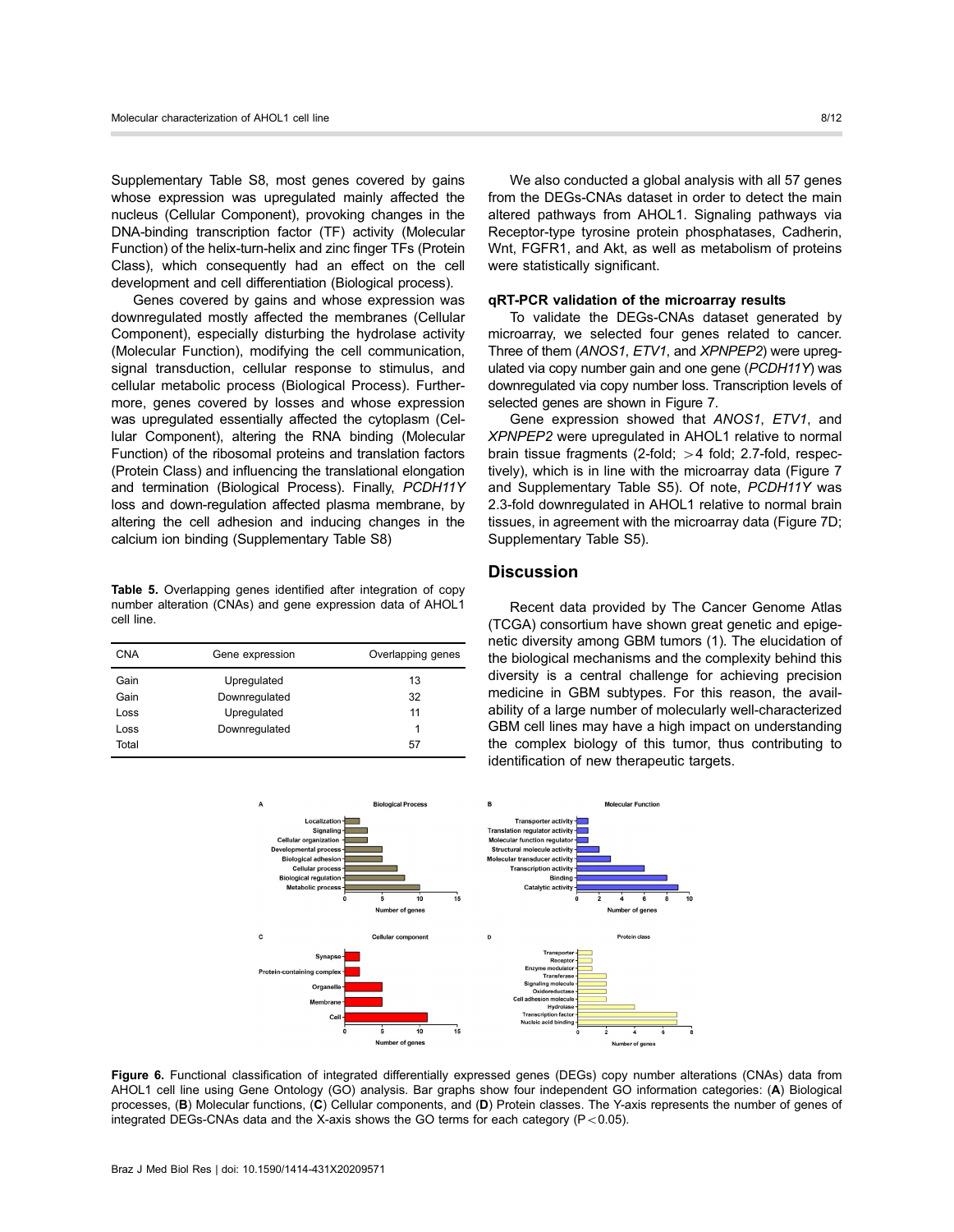

Figure 7. Validation of the microarray data by qRT-PCR. qRT-PCR was performed for ANOS1 (A), ETV1 (B), XPNPEP2 (C), and PCDH11Y (D) genes. Data are reported as fold change in mRNA expression and compared with a tissue fragment from normal brain as a control. Each bar represents means $\pm$ SD values for each gene with three technical replicates. Statistical significance was determined using Student's  $t$ -test:  $*P < 0.05$ ;  $*$  $+$ P $<$ 0.01;  $*$  $*$  $+$ P $<$ 0.001.

As an attempt to better understand the complexity of the GBM biology and the phenomena that pervade the aspects of its intricate mechanisms, we provide the first comprehensive cytogenomic profile of the human glioblastoma cell line AHOL1. This cell line showed a hyperdiploid karyotype, and clearly exhibited recurrent CNAs consistent with those observed in primary GBM tumors from TCGA database, CellMiner, and Cancer Cell Line Encyclopedia, as well as the commercial GBM cell lines (1321N1, U343, and U87) used in this study and other reports (7,8). Among these, the most prominent CNAs were documented at X- (gain of entire chromosome) and Y-chromosomes (loss of entire chromosome), in line with previous cytogenetics and molecular reports for GBM tumors (9).

Chromosomal rearrangements are common in cancer cells, and it is proposed that they influence cancer development, progression, metastasis, and drug resistance due to possible alteration in gene expression, not only by gain/ loss, but also by translocations. Thus, a better understanding of cancer-causing chromosomal rearrangements may enable the development of novel anticancer protocols (10). In this sense, although many functional aspects of CNAs at chr X and chr Y have not yet been extensively studied in cancer, a preliminary study suggested that high expression of SPIN4 and ASB12 was correlated with amplification at Xq11 in GBM (11), thus affecting several important biological processes, such as mitosis, Wnt signaling pathway, H3K4me3, and post-translational protein modifications. Recent reports also support that

the X chromosome gain plays a prominent role in the neoplastic transformation of breast cancer (12), chronic neutrophilic leukemia (13), non-Hodgkin lymphoma (14), renal cell carcinoma (15), and prostate cancer (16).

Massive amounts of cancer genomics data generated from next-generation sequencing have motivated investigators to develop novel computational approaches for the identification of new druggable genes, which can be used as therapeutic targets in precision cancer medicine. Our AHOL1 genomic data showed that nine genes (HCRTR2, ETV1, PTPRD, PRKX, STS, RPS6KA6, ZFY, USP9Y, and KDM5D) are known as potential druggable anticancer targets, and some of them could be druggable vulnerabilities in some subtypes of GBM (17). Together, these studies have highlighted the great potential of AHOL1 cell line for in vitro studies.

The association between chromosome rearrangements, including CNAs, and gene expression profiling suggested the identified alterations could contribute to the expression of some but not all genes. In some cases, expression changes were inconsistent with the CNAs. This might be influenced by other factors that contribute to gene expression variation, such as epigenetics changes, non-coding RNA regulation, gene mutation, and altered expression of TFs (18). This apparent discrepancy between copy number status and gene expression has also been observed in other cancers (19).

In this study, pathway enrichment of CNA-driven DEGs indicated significant changes in six pathways, where the majority of genes were prominently involved in the signaling by tyrosine phosphorylation. Tyrosine phosphorylation plays an important role in regulating cellular function and is a central feature in signaling cascades involved in oncogenesis. This process is coordinately controlled by protein tyrosine phosphatase (PTPs) and protein tyrosine kinases (PTKs), which are altered in a variety of human cancers, including GBMs (20). Among the tyrosine phosphatases, the tumor suppressor PTPRD is one of those often inactivated by deletion  $(>50\%$  of cases), whose loss of expression promotes gliomagenesis through aberrant STAT3 activation (21) and is related with poor prognosis in GBM patients. Our observations, therefore, suggested that this gene was amplified and downregulated in AHOL1. Perhaps, this gene might be epigenetically silenced in AHOL1, once GBMs that do not harbor loss of PTPRD have this gene inactivated by its promoter hypermethylation (22).

Assuming that CNA-DEG integrated data have been shown to be an efficient approach to identify genes covered by altered CNAs that directly change their expression levels, not all genes of our integrated dataset were cancerrelated. In order to explore only genes related to cancer, we selected four genes, including three that were upregulated via copy number gain (ANOS1, ETV1, and XPNPEP2) and one gene (PCDH11Y) that was downregulated via copy number loss.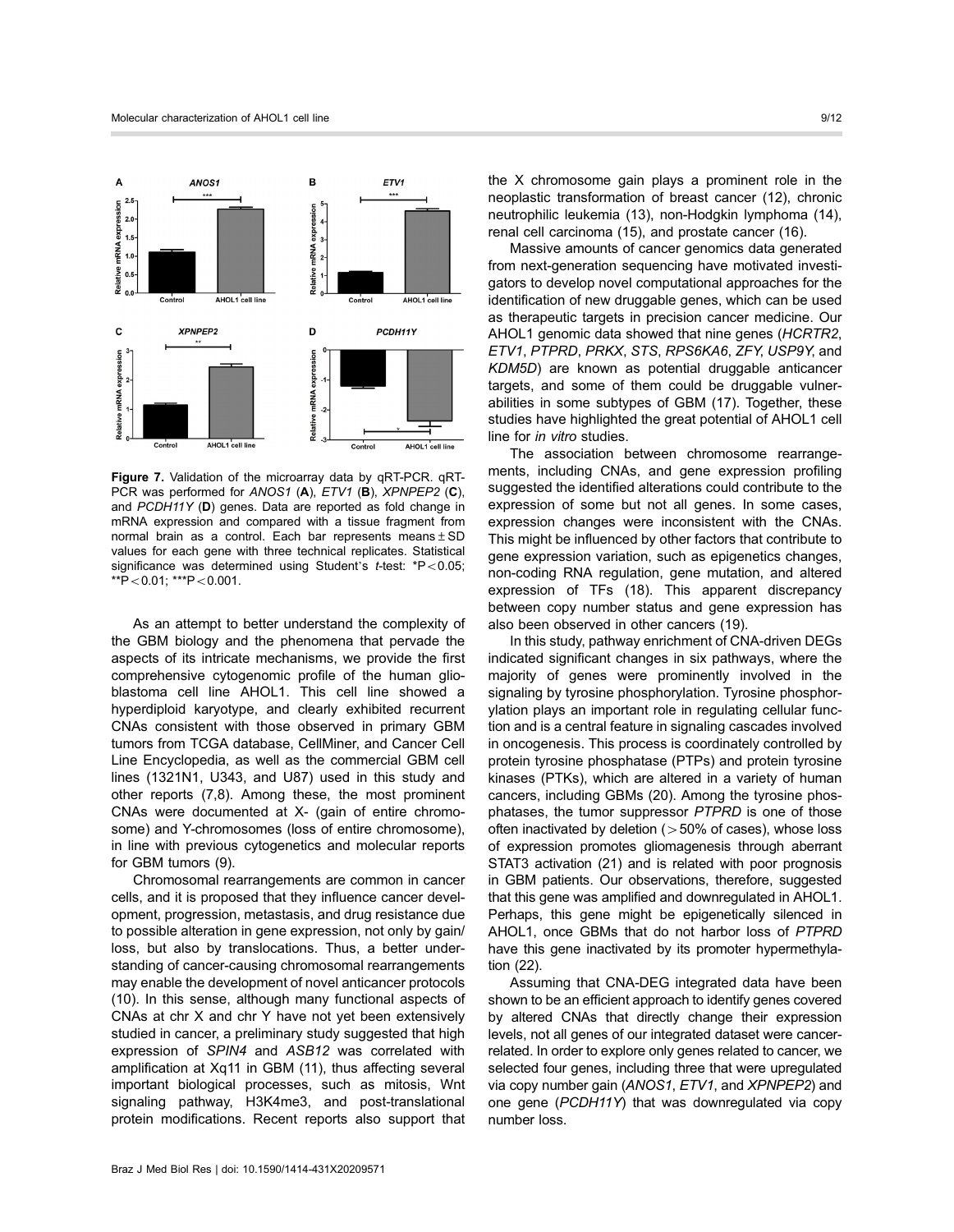ANOS1, also known as KAL1, encodes anosmin-1, an extracellular matrix (ECM)-associated protein that plays essential roles in neural cell adhesion and axonal migration. The upregulation of this gene in the AHOL1 cell line was consistent with the results from Choy et al. (23) for GBM and low-grade astrocytic tumors, as they found that anosmin-1 enhanced cell motility and proliferation in GBM cell lines. The overexpression of ANOS1 is also related to development and metastasis of colorectal cancer and its expression is closely related to the overall survival rate of patients (24).

Previous studies have shown that the oncogene ETV1 (ETS variant 1 - member of the ETS family of transcription factors) contributes to neoplastic transformation of prostate cancer (25), breast cancer (26), esophageal adenocarcinoma (27), gastrointestinal stromal tumors (28), cranial germinomas (29), gastric cancer (30), melanoma brain metastases (31), and melanoma (32). In GBMs, high expression of ETV1 may be a central downstream effector of chromosome 7 gain (33). Additionally, ETV1 is likely to be methylated in CIC wild-type, IDH-mutated, 1p/19qcodeleted gliomas (34), and fused with DGKB (35) in pediatric high-grade gliomas, acting as an oncogenic driver. In line with these results, we here demonstrated that the up-regulation of  $ETV1$  was due to a chr7 gain in AHOL1 genome. Thus, the high prevalence of upregulated ETV1 together with chromosome 7p gain in GBMs may be new targets for efficacious therapies to improve outcomes of patients.

XPNPEP2 is a membrane-bound aminopeptidase P member of the 'pita bread fold' family, which catalyzes the removal of the penultimate prolyl residue from N-termini of peptides. Although it is known that this aminopeptidase activates growth factors, hormones, coagulants, toxins, cytokines, and neurotransmitters, the role of XPNPEP2 in cancer is still unknown. It is known that XPNPEP2 is overexpressed in cervical cancer, promoting cell invasion and migration without affecting cell proliferation and apoptosis (36). Our gene expression results corroborated these findings and point out that XPNPEP2 can be upregulated in GBM.

Protocadherins constitute the largest subfamily of cadherins in the genome. Protocadherins genes are

# References

- 1. Louis DN, Perry A, Reifenberger G, von Deimling A, Figarella-Branger D, Cavenee WK, et al. The 2016 World Health Organization Classification of Tumors of the Central Nervous System: a summary. Acta Neuropathol 2016; 131: 803–820, doi: [10.1007/s00401-016-1545-1](http://dx.doi.org/10.1007/s00401-016-1545-1).
- 2. Korshunov A, Casalini B, Chavez L, Hielscher T, Sill M, Ryzhova M, et al. Integrated molecular characterization of IDH-mutant glioblastomas. Neuropathol Appl Neurobiol 2019; 45: 108–118, doi: [10.1111/nan.12523](http://dx.doi.org/10.1111/nan.12523).

predominantly expressed in the nervous system, acting in crucial functions associated with formation, maintenance, and integrity of the neural circuit (37). Recently, they have been in the spotlight for their roles in cancer (38). Protocadherin-11Y (also named as PCDH11Y) is a proto-oncogene candidate exclusively found in man and its transcription occurs mainly in the brain (37). This gene is upregulated in prostate carcinoma (39), inducing neuroendocrine transdifferentiation through activation of the wnt signaling (40). To the best of our knowledge, this is the first study showing that PCDH11Y was downregulated in GBM, contradicting the results found elsewhere (39).

In summary, we described for the first time the genome and transcriptome of the new human cell line AHOL1, established from a GBM patient. Here, we revealed that this cell line harbored a genomic alteration spectrum similar to what is observed in commercial GBM cell lines (U87MG, U343, and 1321N1) and GBMs from the TCGA database, and some of these CNAs can be targeted by drugs, suggesting that this new cell line is a suitable model system for understanding the molecular characteristics of human GBM tumorigenesis.

## Supplementary Material

Click to view [\[zip\]](http://bjournal.org/supplementary_material/9571.zip).

## Acknowledgments

This research was funded by Conselho Nacional de Desenvolvimento Científico e Tecnológico (CNPq) (Grant Number: 455078/2014-9) and Evandro Chagas Institute. The authors are grateful to Instituto Evandro Chagas (Brazil), Pró-Reitoria de Pesquisa e Pós-Graduação (PROPESP/UFPA, Brazil), and CNPq for financial and technical support; to the Hospital Ophir Loyola (Brazil) and the patient's family for the consent to participate in this project; to Dr. Rommel Rodriguez Burbano for providing the AHOL1 cell line used in this study; to Coordenação de Aperfeiçoamento de Pessoal de Nível Superior (CAPES) for W.A.S. Ferreira's PhD fellowship.

- 3. Pereira EL, Lima PD, Khayat AS, Bahia MO, Bezerra FS, Andrade-Neto M, et al. Inhibitory effect of pisosterol on human glioblastoma cell lines with C-MYC amplification. J Appl Toxicol 2011; 31: 554–560, doi: [10.1002/jat.1596.](http://dx.doi.org/10.1002/jat.1596)
- 4. Seabright M. A rapid banding technique for human chromosomes. Lancet 1971; 2: 971–972, doi: [10.1016/S0140-6736](http://dx.doi.org/10.1016/S0140-6736(71)90287-X) [\(71\)90287-X.](http://dx.doi.org/10.1016/S0140-6736(71)90287-X)
- 5. Liu D, Xu X, Wen J, Xie L, Zhang J, Shen Y, et al. Integrated genome-wide analysis of gene expression and DNA copy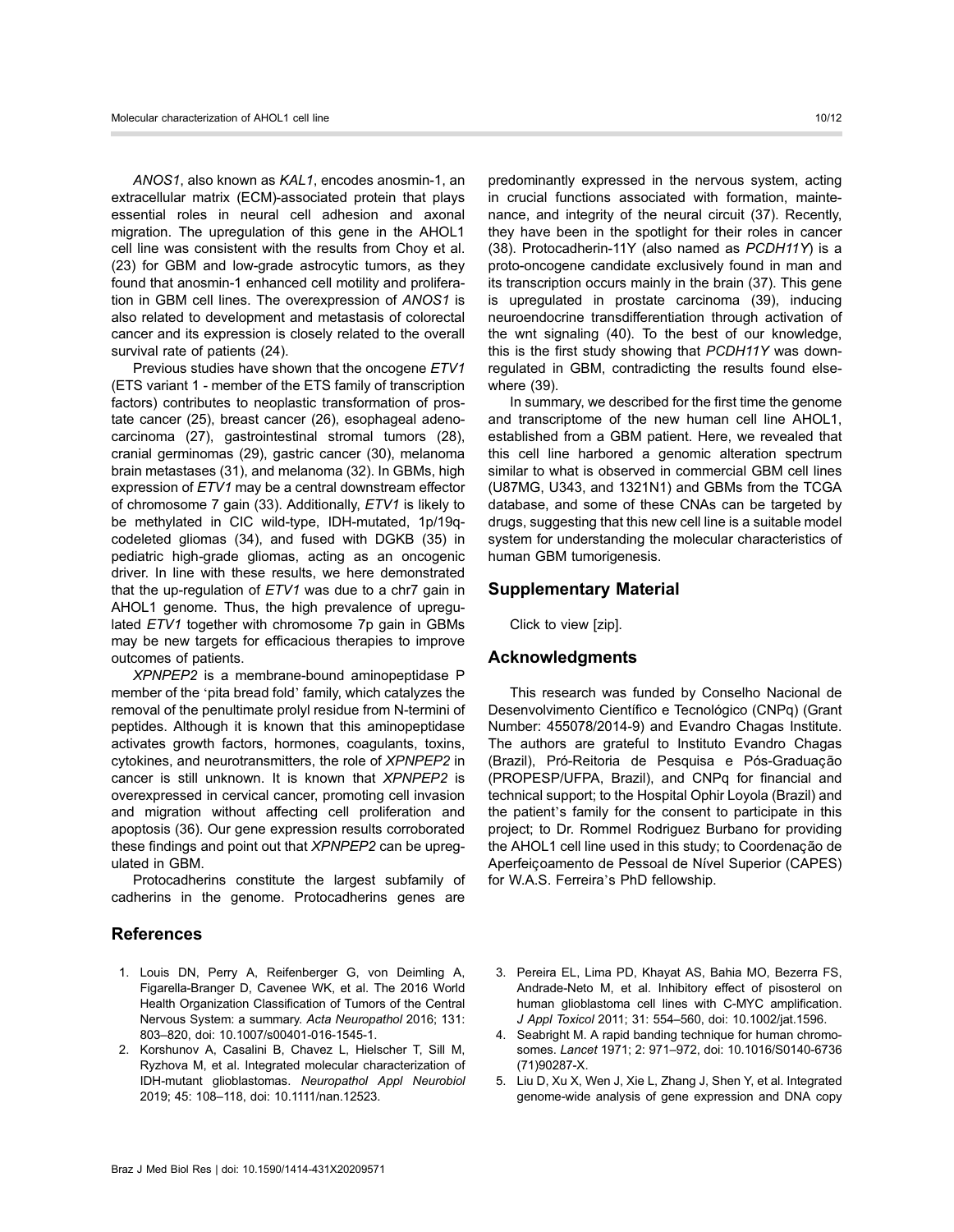number variations highlights stem cell-related pathways in small cell esophageal carcinoma. Stem Cells Int 2018; 2018: 3481783, doi: [10.1155/2018/3481783](http://dx.doi.org/10.1155/2018/3481783).

- 6. Ferreira WA, Araujo MD, Anselmo NP, de Oliveira EH, Brito JR, Burbano RR, et al. Expression analysis of genes involved in the RB/E2F pathway in astrocytic tumors. PLoS One 2015; 10: e0137259, doi: [10.1371/journal.pone.0137259](http://dx.doi.org/10.1371/journal.pone.0137259).
- 7. Cohen A, Sato M, Aldape K, Mason CC, Alfaro-Munoz K, Heathcock L, et al. DNA copy number analysis of Grade II-III and Grade IV gliomas reveals differences in molecular ontogeny including chromothripsis associated with IDH mutation status. Acta Neuropathol Commun 2015; 3: 34, doi: [10.1186/s40478-015-0213-3.](http://dx.doi.org/10.1186/s40478-015-0213-3)
- 8. Burbulis IE, Wierman MB, Wolpert M, Haakenson M, Lopes MB, Schiff D, et al. Improved molecular karyotyping in glioblastoma. Mutat Res 2018; 811: 16–26, doi: [10.1016/j.](http://dx.doi.org/10.1016/j.mrfmmm.2018.06.002) [mrfmmm.2018.06.002.](http://dx.doi.org/10.1016/j.mrfmmm.2018.06.002)
- 9. Kim DH, Mohapatra G, Bollen A, Waldman FM, Feuerstein BG. Chromosomal abnormalities in glioblastoma multiforme tumors and glioma cell lines detected by comparative genomic hybridization. Int J Cancer 1995; 60: 812-819, doi: [10.1002/ijc.2910600615](http://dx.doi.org/10.1002/ijc.2910600615).
- 10. Hasty P, Montagna C. Chromosomal rearrangements in cancer: detection and potential causal mechanisms. Mol Cell Oncol 2014; 1: e29904, doi: [10.4161/mco.29904](http://dx.doi.org/10.4161/mco.29904).
- 11. Canello T, Shahar T, Zelikovitch B, Mordechai A, Lossos A, Lavon I. GENO-23\* Amplification of chromosome xq11. 1 xq11. 2 might play a role in glioblastoma. Neuro Oncol 2015; 17: v96, doi: [10.1093/neuonc/nov215.23.](http://dx.doi.org/10.1093/neuonc/nov215.23)
- 12. Di Oto E, Biserni GB, Varga Z, Morandi L, Cucchi MC, Masetti R, et al. X chromosome gain is related to increased androgen receptor expression in male breast cancer. Virchows Arch 2018; 473: 155–163, doi: [10.1007/s00428-](http://dx.doi.org/10.1007/s00428-018-2377-2) [018-2377-2](http://dx.doi.org/10.1007/s00428-018-2377-2).
- 13. Yamamoto K, Nagata K, Kida A, Hamaguchi H. Acquired gain of an X chromosome as the sole abnormality in the blast crisis of chronic neutrophilic leukemia. Cancer Genet Cytogenet 2002; 134: 84–87, doi: [10.1016/S0165-4608\(01\)](http://dx.doi.org/10.1016/S0165-4608(01)00603-3) [00603-3.](http://dx.doi.org/10.1016/S0165-4608(01)00603-3)
- 14. McDonald HL, Gascoyne RD, Horsman D, Brown CJ. Involvement of the X chromosome in non-Hodgkin lymphoma Genes Chromosomes Cancer 2000; 28: 246–257, doi: [10.1002/1098-2264\(200007\)28:3](http://dx.doi.org/10.1002/1098-2264(200007)28:3<246::AID-GCC2>3.0.CO;2-0)<246::AID-GCC2>3. [0.CO;2-0.](http://dx.doi.org/10.1002/1098-2264(200007)28:3<246::AID-GCC2>3.0.CO;2-0)
- 15. Kuroda N, Shiotsu T, Hes O, Michal M, Shuin T, Lee GH. Acquired cystic disease-associated renal cell carcinoma with gain of chromosomes 3, 7, and 16, gain of chromosome X, and loss of chromosome Y. Med Mol Morphol 2010; 43: 231–234, doi: [10.1007/s00795-009-0465-8](http://dx.doi.org/10.1007/s00795-009-0465-8).
- 16. Qu X, Jeldres C, Glaskova L, Friedman C, Schroeder S, Nelson PS, et al. Identification of combinatorial genomic abnormalities associated with prostate cancer early recurrence. J Mol Diagn 2016; 18: 215–224, doi: [10.1016/](http://dx.doi.org/10.1016/j.jmoldx.2015.10.001) [j.jmoldx.2015.10.001.](http://dx.doi.org/10.1016/j.jmoldx.2015.10.001)
- 17. Nguyen HS, Shabani S, Awad AJ, Kaushal M, Doan N. Molecular markers of therapy-resistant glioblastoma and potential strategy to combat resistance. Int J Mol Sci 2018;19: 1765, doi: [10.3390/ijms19061765.](http://dx.doi.org/10.3390/ijms19061765)
- 18. Gamazon ER, Stranger BE. The impact of human copy number variation on gene expression. Brief Funct Genomics 2015; 14: 352–357, doi: [10.1093/bfgp/elv017](http://dx.doi.org/10.1093/bfgp/elv017).
- 19. Yan D, Yi S, Chiu WC, Qin LG, Kin WH, Kwok Hung CT, et al. Integrated analysis of chromosome copy number variation and gene expression in cervical carcinoma. Oncotarget 2017; 8: 108912–108922, doi: [10.18632/on](http://dx.doi.org/10.18632/oncotarget.22403) [cotarget.22403](http://dx.doi.org/10.18632/oncotarget.22403).
- 20. Hamaoka Y, Negishi M, Katoh H. Tyrosine kinase activity of EphA2 promotes its S897 phosphorylation and glioblastoma cell proliferation. Biochem Biophys Res Commun 2018; 499: 920–926, doi: [10.1016/j.bbrc.2018.04.020.](http://dx.doi.org/10.1016/j.bbrc.2018.04.020)
- 21. Ortiz B, Fabius AW, Wu WH, Pedraza A, Brennan CW, Schultz N, et al. Loss of the tyrosine phosphatase PTPRD leads to aberrant STAT3 activation and promotes gliomagenesis. Proc Natl Acad Sci USA 2014; 111: 8149–8154, doi: [10.1073/pnas.1401952111.](http://dx.doi.org/10.1073/pnas.1401952111)
- 22. Veeriah S, Brennan C, Meng S, Singh B, Fagin JA, Solit DB, et al. The tyrosine phosphatase PTPRD is a tumor suppressor that is frequently inactivated and mutated in glioblastoma and other human cancers. Proc Natl Acad Sci USA 2009; 106: 9435–9440, doi: [10.1073/pnas.090057](http://dx.doi.org/10.1073/pnas.0900571106) [1106.](http://dx.doi.org/10.1073/pnas.0900571106)
- 23. Choy CT, Kim H, Lee JY, Williams DM, Palethorpe D, Fellows G, et al. Anosmin-1 contributes to brain tumor malignancy through integrin signal pathways. Endocr Relat Cancer 2013; 21: 85–99, doi: [10.1530/ERC-13-0181.](http://dx.doi.org/10.1530/ERC-13-0181)
- 24. Bae WK, Hong CS, Park MR, Sun EG, Lee JH, Kang K, et al. TAp73 inhibits cell invasion and migration by directly activating KAI1 expression in colorectal carcinoma. Cancer Lett 2018; 415: 106–116, doi: [10.1016/j.canlet.2017.12.002.](http://dx.doi.org/10.1016/j.canlet.2017.12.002)
- 25. Kedage V, Selvaraj N, Nicholas TR, Budka JA, Plotnik JP, Jerde TJ, et al. An interaction with Ewing's sarcoma breakpoint protein EWS defines a specific oncogenic mechanism of ETS factors rearranged in prostate cancer. Cell Rep 2016; 17: 1289–1301, doi: [10.1016/j.celrep.2016.](http://dx.doi.org/10.1016/j.celrep.2016.10.001) [10.001](http://dx.doi.org/10.1016/j.celrep.2016.10.001).
- 26. Ouyang M, Wang H, Ma J, Lu W, Li J, Yao C, et al. COP1, the negative regulator of ETV1, influences prognosis in triple-negative breast cancer. BMC Cancer 2015; 15: 132, doi: [10.1186/s12885-015-1151-y.](http://dx.doi.org/10.1186/s12885-015-1151-y)
- 27. Britton E, Rogerson C, Mehta S, Li Y, Li X, Consortium O, et al. Open chromatin profiling identifies AP1 as a transcriptional regulator in oesophageal adenocarcinoma. PLoS Genet 2017; 13: e1006879, doi: [10.1371/journal.](http://dx.doi.org/10.1371/journal.pgen.1006879) [pgen.1006879](http://dx.doi.org/10.1371/journal.pgen.1006879).
- 28. Gu ML, Wang YM, Zhou XX, Yao HP, Zheng S, Xiang Z, et al. An inhibitor of the acetyltransferases CBP/p300 exerts antineoplastic effects on gastrointestinal stromal tumor cells. Oncol Rep 2016; 36: 2763–2770, doi: [10.3892/or.2016.](http://dx.doi.org/10.3892/or.2016.5080) [5080.](http://dx.doi.org/10.3892/or.2016.5080)
- 29. Tan C, Scotting P. Expression of Kit and Etv1 in restricted brain regions supports a brain-cell progenitor as an origin for cranial germinomas. Cancer Genet 2015; 208: 55–61, doi: [10.1016/j.cancergen.2014.12.007](http://dx.doi.org/10.1016/j.cancergen.2014.12.007).
- 30. Keld R, Guo B, Downey P, Cummins R, Gulmann C, Ang YS, et al. PEA3/ETV4-related transcription factors coupled with active ERK signalling are associated with poor prognosis in gastric adenocarcinoma. Br J Cancer 2011; 105: 124–130, doi: [10.1038/bjc.2011.187](http://dx.doi.org/10.1038/bjc.2011.187).
- 31. Birner P, Berghoff AS, Dinhof C, Pirker C, Capper D, Schoppmann SF, et al. MAP kinase activity supported by BRAF (V600E) mutation rather than gene amplification is associated with ETV1 expression in melanoma brain